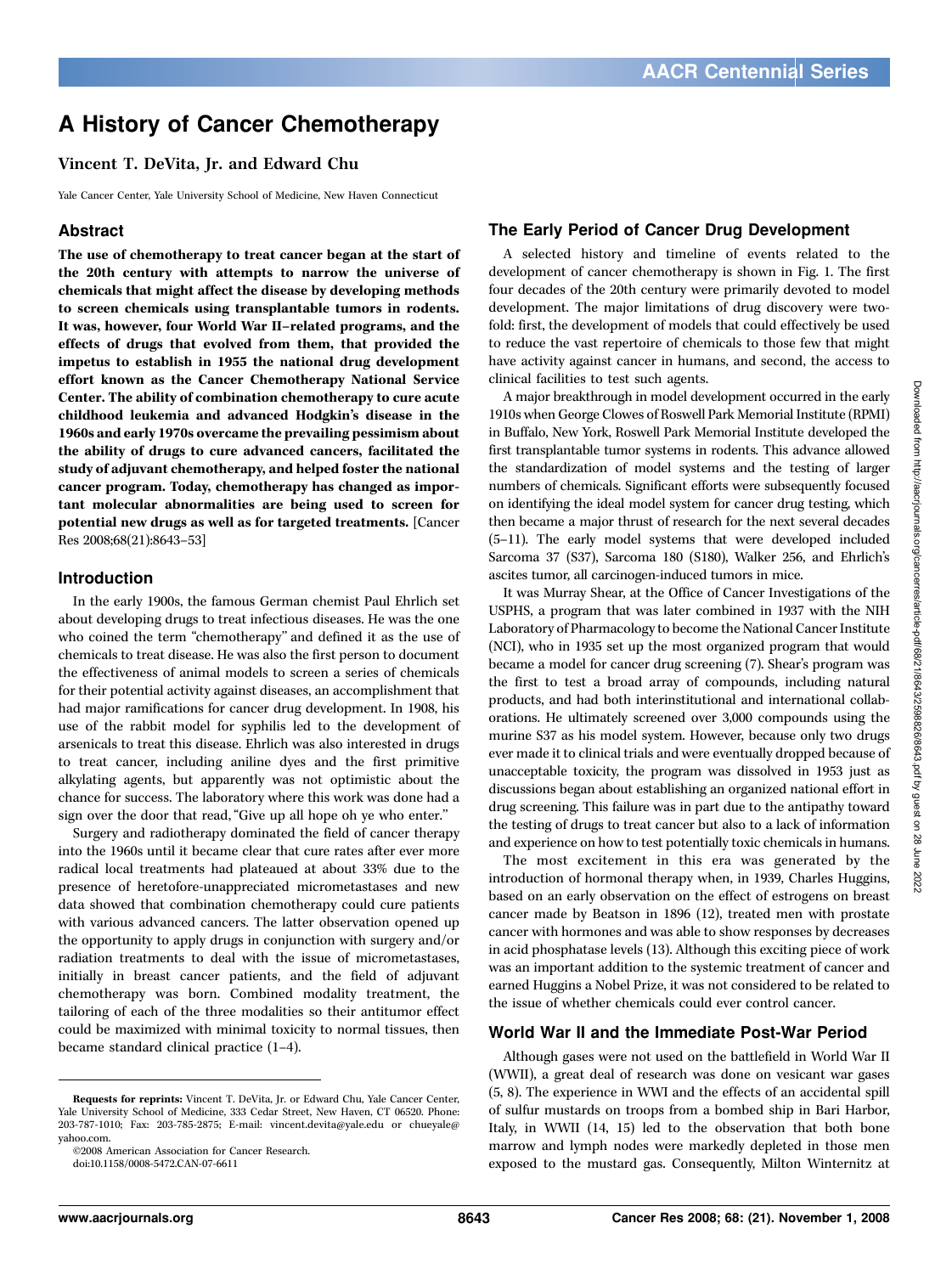Yale, who had worked on sulfur mustards in WWI, obtained a contract to study the chemistry of the mustard compounds from the U.S. Office of Scientific Research and Development and asked two prominent Yale pharmacologists, Alfred Gilman and Louis Goodman, to examine the potential therapeutic effects of these chemicals. Goodman and Gilman carried out experiments in mice bearing a transplanted lymphoid tumor with one compound, nitrogen mustard. When they observed marked regressions, they convinced their colleague Gustaf Lindskog, a thoracic surgeon, to administer nitrogen mustard to a patient with non–Hodgkin's lymphoma and severe airway obstruction. Marked regression was observed in this and other lymphoma patients. The initial study was done in 1943 but because of the secrecy associated with the war gas program, the results were not published until 1946(16–18). The 1943 results set off a burst of support for the synthesis and testing of several related alkylating compounds, including oral derivatives such as chlorambucil and ultimately cyclophosphamide.

The use of nitrogen mustard for lymphomas spread rapidly throughout the United States after the publication of the Lindskog article in 1946. If one reads the literature of the time, there was a real sense of excitement that perhaps drugs could cure patients with cancer (19). Unfortunately, remissions turned out to be brief and incomplete, and this realization then created an air of pessimism that pervaded the subsequent literature of the 1950s. A cadre of academic physicians, led by the famous hematologist William Dameshek, who having seen apparent success turn to failure could never again be persuaded that cancer was curable by drugs (20), became harsh critics of a national drug development program and the effort to prove that drugs could cure advanced cancers.

Nutritional research before and during WWII had identified a factor present in green leafy vegetables that was important for bone marrow function. This factor turned out to be folic acid, which was first synthesized in 1937. It was later shown that folate deficiency could produce a bone marrow picture reminiscent of the effects of nitrogen mustard. Farber, Heinle, and Welch tested folic acid in leukemia and they came to the conclusion that it actually accelerated leukemia cell growth (21). Although this observation was later proved to be spurious, Farber collaborated with Harriet Kilte of Lederle Laboratories to develop a series of folic acid analogues, which were in fact folate antagonists, and these compounds included aminopterin and amethopterin, now better known as methotrexate. Farber subsequently tested these antifolate compounds in children with leukemia and, in 1948, showed unquestionable remissions (22).

Another WWII-related program was the large-scale screening of fermentation products by the pharmaceutical industry to isolate and produce antibiotics to treat wound infections, based on the observations on penicillin. Antitumor effects were examined for some agents as well. Penicillin was even initially thought to have antitumor properties that were never confirmed. The antibiotic, actinomycin D, came from this program. It had significant antitumor properties and enjoyed considerable use in pediatric tumors in the 1950s and 1960s (23). This drug established the initial interest in the search for more active antitumor antibiotics, and this effort yielded a series of active antitumor antibiotics in common use today.

Finally, a fourth WWII government effort conducted by the Committee on Medical Research of the Office of Scientific Research and Development, the antimalarial program, served as an organizational model and a source of talent. The success in the search for synthesis and production of effective antimalarial compounds in WWII showed that a nationally organized, well-supported effort, tightly focused on a disease, could yield positive results. Several of the individuals who later organized the national effort of the NCI had experience with this program in WWII and believed the same kind of effort would yield positive results developing drugs against cancer (14).

The early activity of nitrogen mustard and methotrexate also provided a great stimulus for the synthesis of other drugs in addition to alkylating agents and antifols. In 1948, the same year that Farber showed the antifolate activity of methotrexate in childhood leukemia, Hitchings and Elion isolated a substance that inhibited adenine metabolism. By 1951, they had developed two drugs that would later play an important role in the treatment of acute leukemia: 6-thioquanine and 6-mercaptopurine (24, 25).

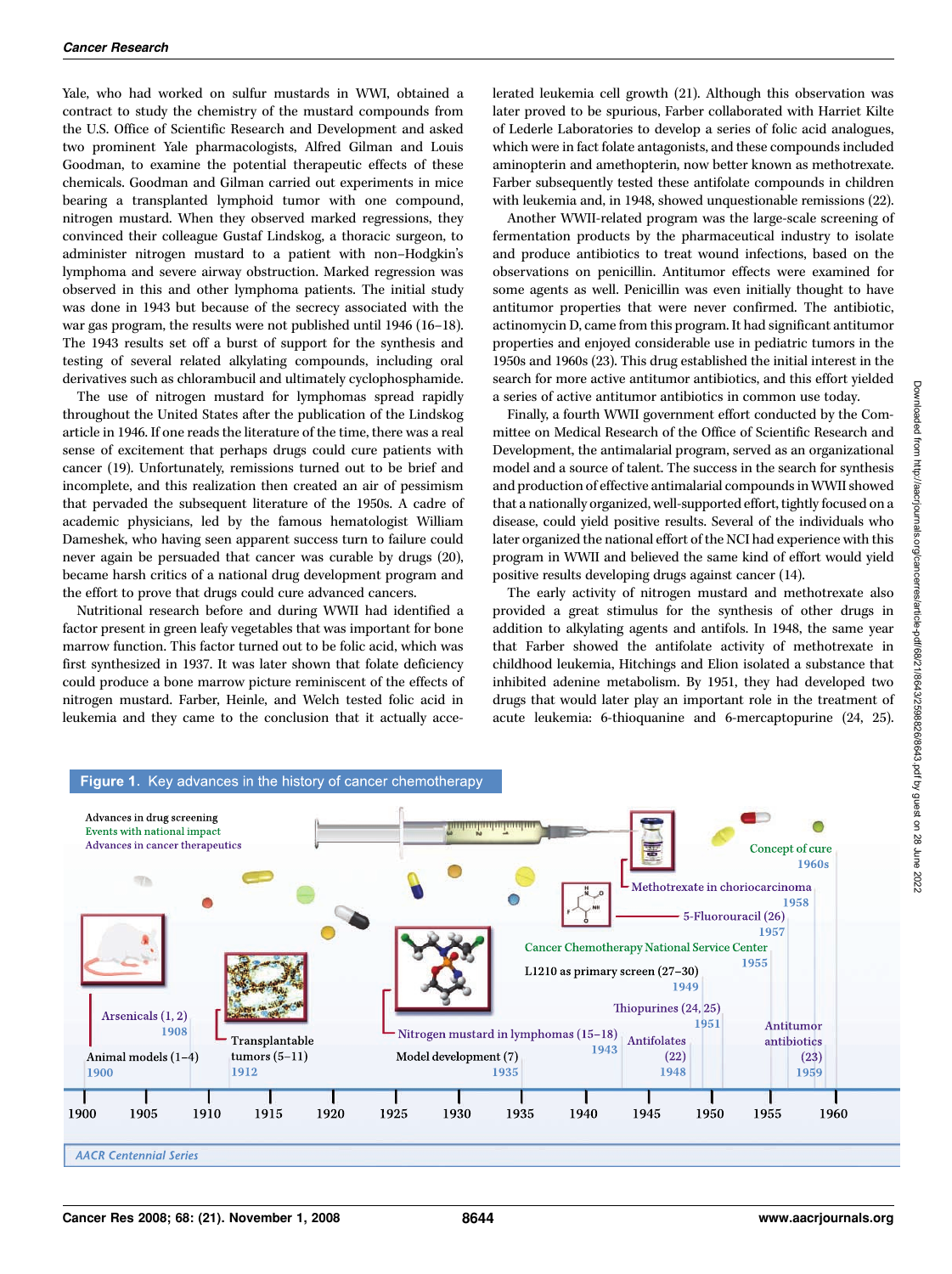

Figure 2. Dr. Min Chiu Li. A pioneer chemotherapist who developed new curative chemotherapy for metastatic choriocarcinoma and testicular cancer (circa 1968).

These thiopurines and other related drugs have been widely used not only for acute leukemias but also for other diseases, such as gout and herpes viral infections, and as immunosuppressive agents in the organ transplant setting. As a result of this seminal work, these investigators received the Nobel Prize in Medicine in 1988.

It was not until the middle 1950s that Charles Heidelberger and colleagues at the University of Wisconsin developed a drug that was aimed at nonhematologic cancers (26). They identified a unique biochemical feature of rat hepatoma metabolism in that there was greater uptake and use of uracil relative to normal tissue. Based on this observation, Heidelberger ''targeted'' this biochemical pathway by attaching a fluorine atom to the 5-position of the uracil pyrimidine base, which resulted in the synthesis of the fluoropyrimidine 5 fluorouracil (5-FU). This agent was found to have broad-spectrum activity against a range of solid tumors and, to this day, remains the cornerstone for the treatment of colorectal cancer. In retrospect, this agent represents the very first example of targeted therapy, which has now become the focus of great attention in current cancer drug development, although the target in this case was a biochemical pathway and not a molecular target. These clinical observations increased the interest in chemotherapy and spurred the emergence of the R.B. Jackson Laboratories as a major source of inbred mice and transplantable tumors, which fostered the establishment of several independent screening programs around the world.

The largest post-war program of drug development before the NCI became involved was at the Sloan-Kettering Institute (SKI) in New York. Under the leadership of Cornelius "Dusty" Rhoads, nearly the entire program and staff of the Chemical Warfare Service, including the pioneer clinical investigator David Karnofsky, were assembled into the SKI drug development program. The SKI investigators used the murine S180 model as their primary screen because it was moderately sensitive to known compounds and was easily transplanted with nearly 100% success, whereas in Japan, Yoshida used an ascites sarcoma model. Additional substantial programs were established at the Chester Beatty Research Institute in London under Alexander Haddow, the Children's Cancer Research Foundation in Boston under Sydney Farber, and the Southern Research Institute in Birmingham, Alabama, under Howard Skipper. At that time, the only institutions that had facilities devoted to clinical drug testing in cancer patients were the Delafield Hospital at Columbia University, Sloan Kettering, the Children's Cancer Research Foundation, and the Chester Beatty (8). Rhoads also attracted the interest of the pharmaceutical companies by offering to screen and evaluate the pharmacology of submitted compounds under special conditions of confidentiality. This practice was later adopted into the program of the NCI by Endicott as the very important ''Commercial Discreet Agreements,'' without which the industry would not have been willing to cooperate.

As larger numbers of tumor systems became available, the central question for drug screeners at that time was which

| <b>Special Virus Cancer Program</b><br>1964                                 |                                                          |                                            |                                             |                                       |
|-----------------------------------------------------------------------------|----------------------------------------------------------|--------------------------------------------|---------------------------------------------|---------------------------------------|
| Cure of ALL & Hodgkin's disease (51-56, 63-66)<br>$1963 - 70$               |                                                          | First monoclonal antibody approved<br>1997 |                                             |                                       |
| Vinca alkaloids (50)<br>1963                                                |                                                          | Imatinib (Gleevec) (95–98)<br>1996         |                                             |                                       |
| Xenografts in nude mice<br>1975<br>Adjuvant chemotherapy (79-83)<br>1968-75 | Cancer mortality<br>begins to decline<br>1990            |                                            | Tyrosine kinase inhibitors (94-101)<br>2005 |                                       |
| Cure of testicular cancer (86-88)<br>1976<br><b>National</b>                | Cell culture systems<br>1990<br><b>NCI</b> investment in |                                            | Molecular profiling<br>2002                 | Target specific screens<br>2007       |
| Cancer Act<br>1971                                                          | molecular biology<br>1984                                | Genome sequenced                           | 2001                                        | Mortality decline accelerates<br>2007 |
| 1965<br>1970<br>1975                                                        | 1980<br>1985                                             | 1995<br>1990                               | 2000<br>2005                                | 2010<br>2015                          |
|                                                                             |                                                          |                                            |                                             | <b>Cancer Research</b>                |

Figure 1 Continued.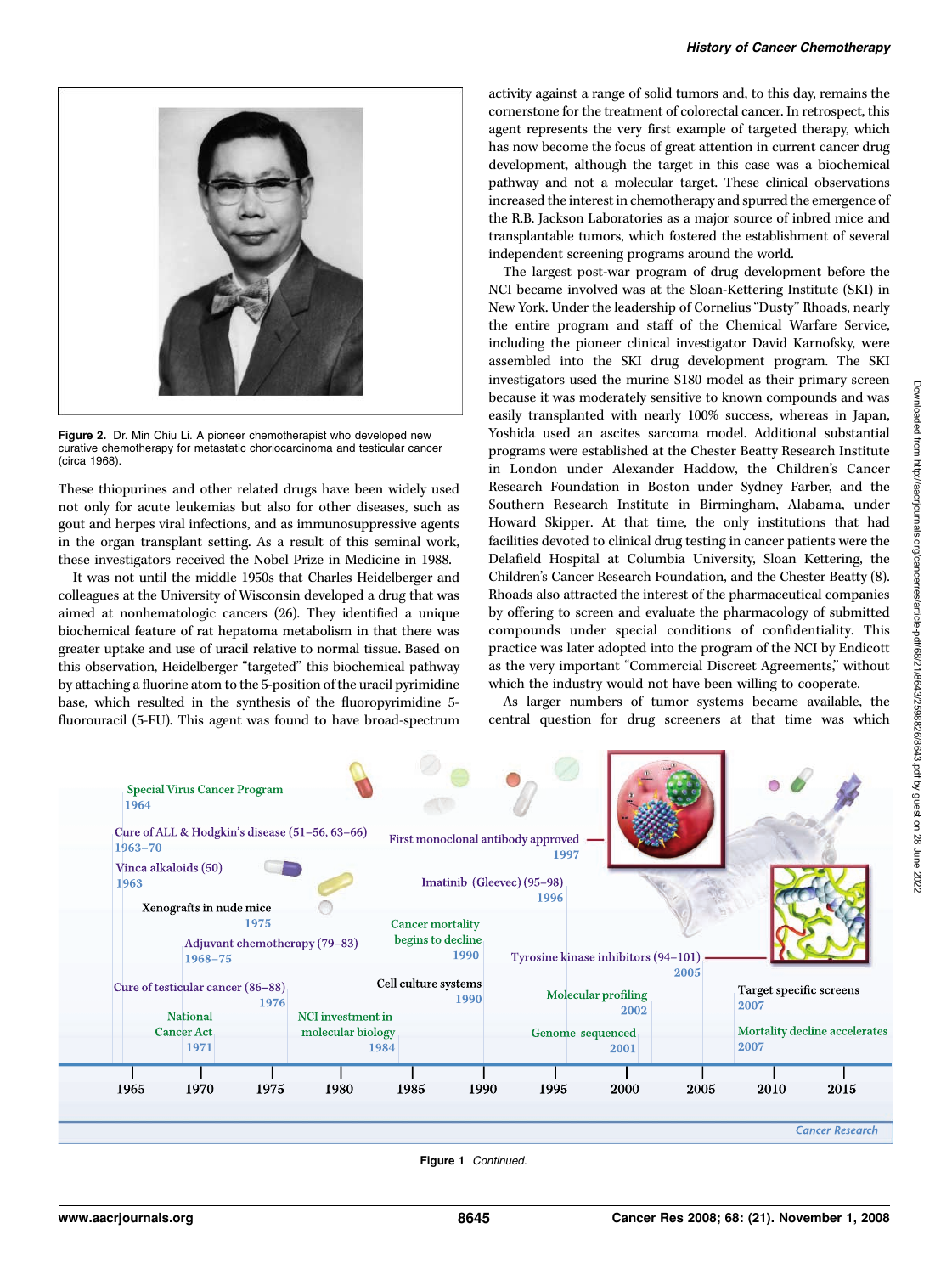

Figure 3. Dr. James Holland directed cooperative group studies in childhood leukemia (circa 1970).

transplantable tumor was the best at predicting human activity. Among those available for use was a murine leukemia induced by a carcinogen, Leukemia 1210 (L1210), described by Lloyd Law at the NCI (27). This model system was adopted, and its kinetics were carefully studied by Skipper and colleagues at Southern Research Institute (28, 29) and later by DeVita and colleagues (30). The L1210 model emerged as the most versatile animal tumor screening system and was adopted by the NCI as its primary screen. The research that went into the selection of the best screening system is reviewed in an article by Goldin and colleagues (5).

## The 1950s

The 1950s were a period of undue pessimism due to the disappointment over the failed promise of nitrogen mustard to produce durable remissions. This negative view was somewhat offset by the discovery of corticosteroids, which were to be used in cancer patients but were also quickly found to produce only brief responses when used alone (31, 32). Although 5-FU was introduced into the clinic in 1958, there were few data of substance about the usefulness of this drug until many years later.

However, the ferment created by the response of acute leukemia in children to methotrexate, and the availability of new screening systems, led to the development of the Cancer Chemotherapy National Service Center (CCNSC) in 1955. Although the story of how this program was developed is half science and half politics, without question it changed the face of cancer drug development in the world and changed the NCI and NIH irrevocably. This fascinating history is reviewed in detail in the excellent articles by Zubrod and colleagues (8) and Goldin and colleagues (5). Given the interest in the childhood leukemia data, the National Advisory Cancer Council, the predecessor to today's National Cancer Advisory Board, convened a panel in 1952 to discuss the subject of a national program of cancer drug development and concluded that the state of knowledge was inadequate to permit the design of a "crash" program. The view that it was premature to develop such a program was bolstered by another review in 1954 by a committee of the American Cancer Society, chaired by Alfred Gellhorn, a prominent academician involved in cancer treatment and Director of Columbia's Frances Delafield Cancer Center (33).

During this time and behind the scenes, the activist and philanthropist Mary Lasker, in touch with Sydney Farber and impressed with the data in childhood leukemia and the antimalarial program, had been trying to interest the U.S. Congress in providing funds for such a program. In 1954, the Senate Appropriations Committee encouraged the NCI to develop a program and provided \$1 million for cancer drug development. There began a tug of war over the proper way to use these funds between members of the academic community who preferred that funds be supplied for investigator-initiated research and those interested in cancer drug screening who preferred a centralized national program. Ultimately frustrated by the slow progress, the Senate Appropriations Committee, at Mary Lasker's urging, provided \$5 million to NCI with a mandate for the establishment of the CCNSC (8). Ken Endicott became its first director and was to later become the fifth director of NCI. The entire program was set up between May and October of 1955, a tribute to Endicott's organizational skills, and provisions were made for commercial discreet agreements with the industry, access to clinical testing facilities, and the establishment of contracts with organizations to procure mice and testing sites. In addition, resources were made available for pharmacology and toxicology testing and drug production and formulation and ultimately an organized decision making process called the "Linear Array with a Decision Network" whereby drugs coursing through the system had to meet specific criteria before passing to the next step toward the clinic (34–36).

As part of the initial development program, the CCNSC set up a Cancer Chemotherapy National Committee made up of NCI staff with representation from several national organizations as well, including the American Cancer Society. This committee then established a series of panels to further address each of the major issues facing those involved in cancer drug development. This effort was the most extensive review of requirements of drug development ever conducted. One of the panels of the Cancer Chemotherapy National Committee was the clinical panel directed by Gordon Zubrod. Out of this effort came the current cooperative group program starting with the "Eastern Solid Tumor Group" (now the Eastern Cooperative Oncology Group). Subcommittees of this panel also addressed the issues of the development of hormone therapy, statistical analysis, protocol development, and the design and conduct of clinical trials, many of which are still in use today but were not in existence in older screening programs like Shear's at NCI. This ensured a wider collaborative effort and provided standardized techniques and a stable source of funds, heretofore unavailable, for the testing of new approaches to cancer treatment (37, 38).

The CCNSC programs were supported by contracts, not grants. This was the first time contracts had been used at the NCI or NIH for any type of program, and it created considerable consternation, which was to dog this and a later NCI program, the Special Virus Cancer Program (SVCP), for several decades. The use of contracts became synonymous with "targeted research," and was often considered anathema in the academic world. Regardless of the quality of the work, it was often discounted if it had been supported by contracts.

In 1966, the CCNSC was incorporated into the NCI structure as part of the Chemotherapy Program directed by Zubrod. Now named the Developmental Therapeutics Program, it was more tightly linked to both the extramural clinical trials program and the NCI intramural program. This was done over the loud protests of the Deputy Director for Science at NIH, Robert Berliner, who feared the contamination of the NIH with a contract-supported research effort. By 1974, the CCNSC and its successors had grown into an annual budget of \$68 million and was producing almost 3 million mice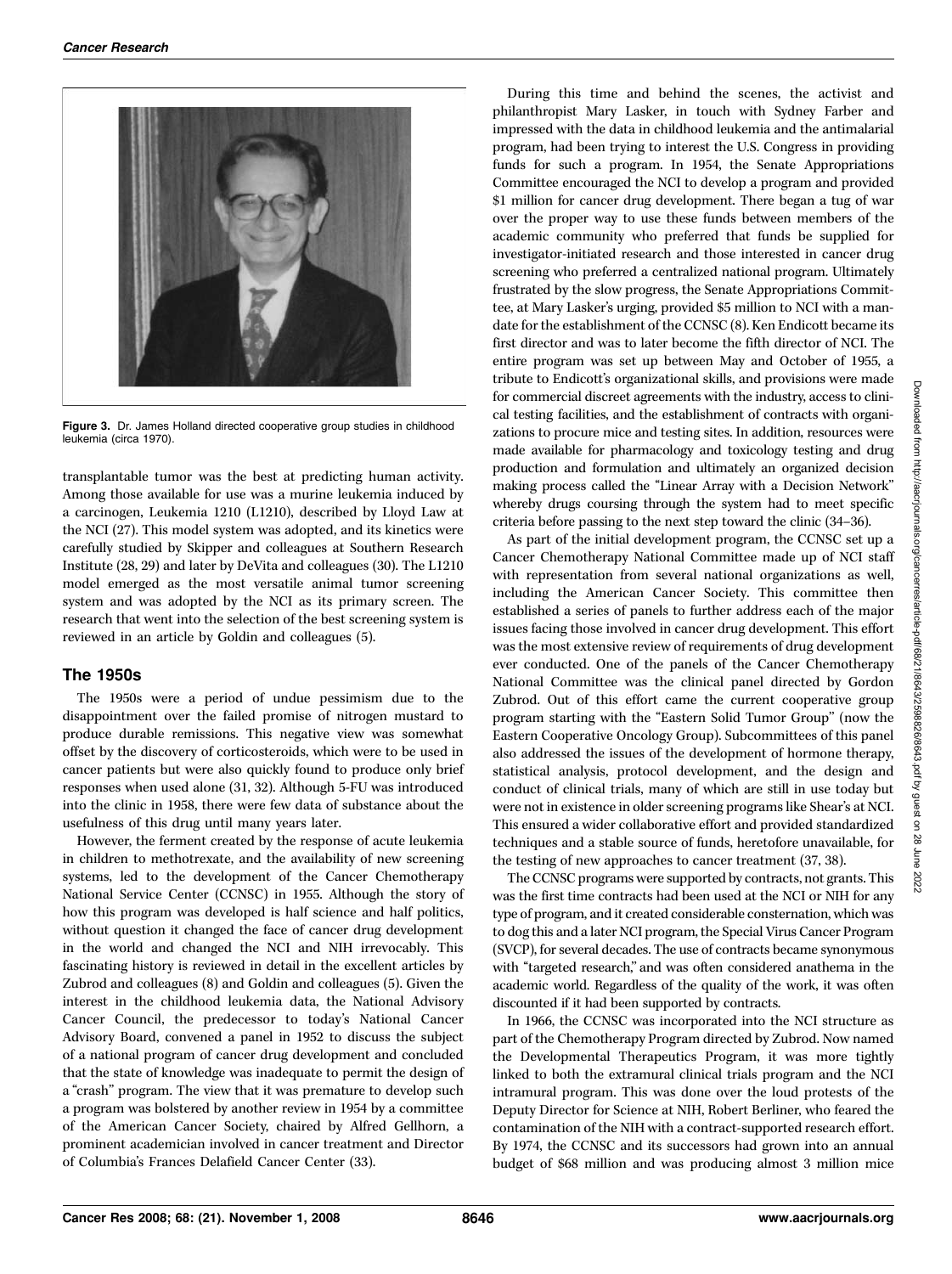bearing transplantable tumors and screening over 40,000 compounds a year until parts of its effort began to be supplanted by the pharmaceutical industry as they began to see an emerging market for cancer drugs that worked.

Still, skepticism surrounded the clinical usefulness of chemotherapy for cancer in the 1950s. A great deal of resources were being invested in a controversial effort to develop drugs, yet there was no evidence that drugs could cure or, for that matter, even help cancer patients in any stage despite some impressive antitumor responses. The very rare tumor of the placenta, choriocarcinoma, was the first to be cured. The preliminary results of a unique treatment program were reported in 1958 (39). The principal architect of the treatment, using methotrexate in an unusual way for the time, was Min Chiu Li (Fig. 2). The problem was no one was prepared to believe the results were significant because the primary site of the tumor was a parental hybrid tissue, subject, it was thought, to immunologic control. As a sign of the times, after the first two patients went into remission, they were presented at NCI Grand Rounds at the Clinical Center. The subject of the rounds was ''the spontaneous regression of cancer'' with the speaker being none other than Gordon Zubrod. Li was also told that if he persisted in using his radical treatment, he would have to forfeit his position at the newly opened clinical center. He persisted and was asked to leave (40, 41). Later, when the Lasker Prize was given in 1972 to investigators who had participated in the studies of the cure of gestational choriocarcinoma, Li shared his part of the prize with the person who discharged him. He later was to develop the first effective combination chemotherapy programs for metastatic testicular cancer (42).

Clinically, the 1950s ended on the same sour note on which they began, but eventually the creation of the CCNSC established one of the most successful government programs ever. Although it was often criticized (43–46), it gave birth to the multibillion-dollar cancer pharmaceutical industry. When he was Director of the NCI, Vince DeVita was often asked how many drugs came out of the program. The answer is, up until 1990, all of them because the CCNSC provided a unique central resource, unavailable in medical centers or in industry,



Figure 4. Dr. Emil Frei (circa 1965).



Figure 5. Dr. Emil J. Freireich during his days at NCI (circa 1964).

to test, develop, and produce drugs whatever the source. Drugs that were not identified in the primary screen itself often were evaluated in the ancillary tumor systems, and the necessary toxicology and pharmacology for regulatory approval for many drugs was done under the auspices of the CCNSC. Clinical studies were then often done under contract with the NCI or in one of the national cooperative groups. None of this would have been possible in the academic medical centers as even today the kinds of resources are not available at the majority of university cancer programs nor were these studies considered to be worthy of investigator-initiated research.

## The 1960s—The Concept of Cure

In the 1960s, medical oncology did not exist as a clinical specialty. Those who were given the task of administering chemotherapy at most medical centers were regarded as underachievers at best. The main issue of the day was whether cancer drugs caused more harm than good, and talk of curing cancer with drugs was not considered compatible with sanity. The prevailing attitude toward the use of chemotherapy can only be described as hostile. A few vignettes will illustrate this point rather graphically.

At the medical institution where Vince DeVita began his career, the ''chemotherapist'' was an endocrinologist, Louis K. Alpert, who had published one of the early reports on the use of nitrogen mustard in lymphomas and administered chemotherapy as a sideline. Because of his stern and pointed visage, and because he appeared when chemotherapy was to be administered, he was referred to by the house staff and the faculty as ''Louis the Hawk and his poisons,'' a designation he took gracefully. Unfortunately, poison was the term in general use for anticancer drugs.

The Francis Delafield Hospital, although connected with Columbia University College of Physicians and Surgeons, was ultimately denied access to residents and interns from Columbia because two successive chairmen of medicine, Robert Loeb and Stanley Bradley, did not want their house staff exposed to cancer patients receiving these cancer poisons, although their mentor would have been the distinguished Alfred Gellhorn. As Alfred Gellhorn recently recounted to the authors, $<sup>1</sup>$  the otherwise great</sup> clinician Loeb, a giant in the field at the time, had a blind spot when it came to caring for cancer patients and testing

<sup>&</sup>lt;sup>1</sup> Interview with Dr. Alfred Gellhorn (November 26, 2007).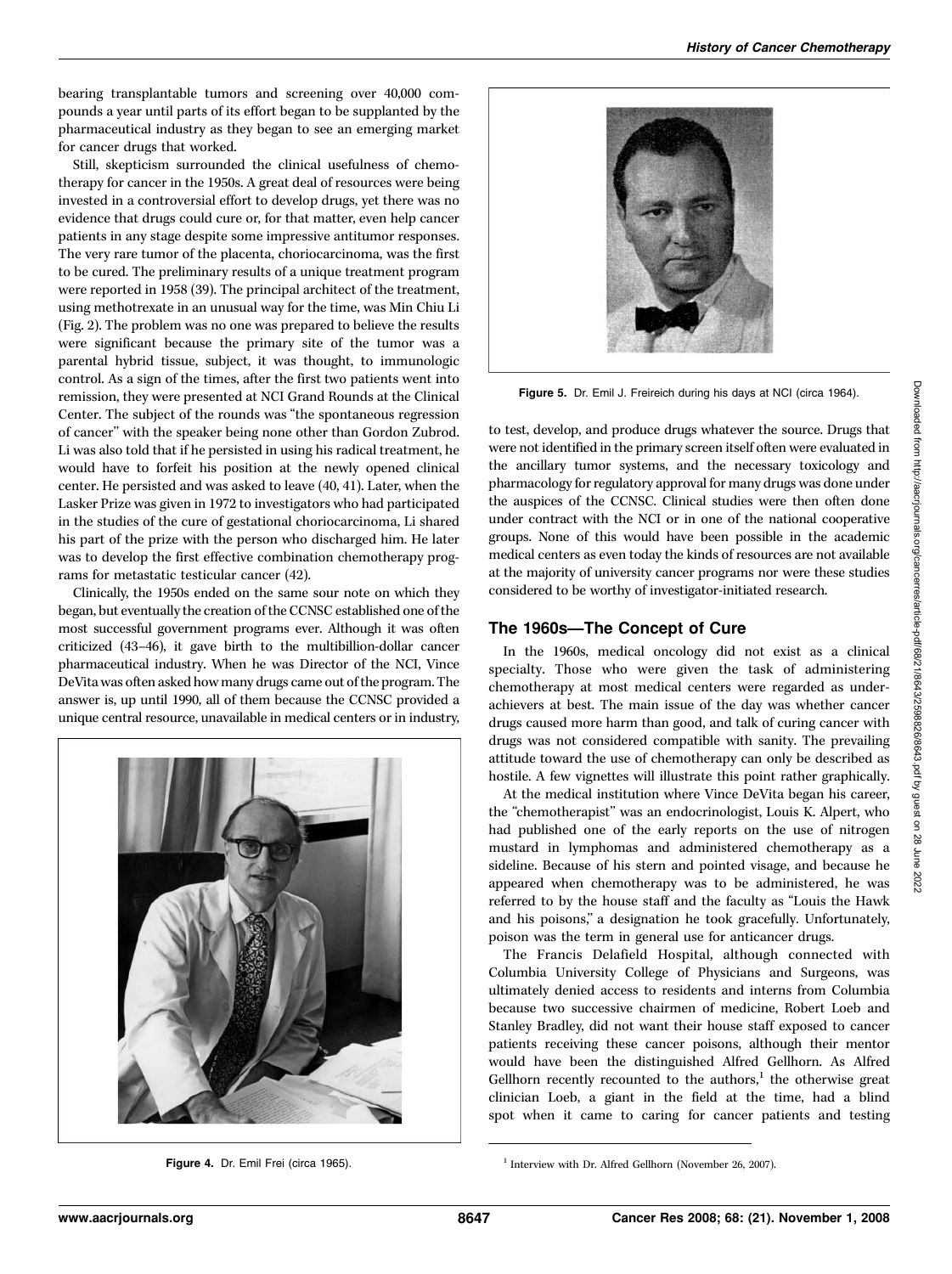chemotherapy. He was fond of saying to Gellhorn, rather openly, "Alfred, you belong to the lunatic fringe." The Delafield Hospital program, the first example of a university-based cancer center, with many illustrious graduates, including Bernard Weinstein, Elliot Osserman, John Ultmann, Jim Holland, Paul Marks, Franco Muggia, Helen Ranney, and Jack Davidson, was closed in 1971. The leaders at Delafield provided the nidus to create a new cancer center at Columbia in 1974, after the cancer act in 1971 provided a mandate to create new university-based cancer centers.

At Yale, the first institution to test chemotherapy in humans in the modern era, the chemotherapist Paul Calabresi, a distinguished professor and founding father in the field, was forced to leave because he was involved in too much early testing of new anticancer drugs, an exercise as unpopular with the faculty and house staff at Yale as it was at Columbia.

At the Clinical Center of the NCI, where so many of the early breakthroughs with chemotherapy occurred, the well-known hematologist George Brecher, who read all the bone marrow slides of the leukemic patients, routinely referred to the Leukemia Service as the ''butcher shop'' at rounds.

And these are only the stories that can be told. It took plain old courage to be a chemotherapist in the 1960s and certainly the courage of the conviction that cancer would eventually succumb to drugs. Clearly, proof was necessary, and that proof would come in the form of the cure of patients with childhood acute leukemia and in adults with advanced Hodgkin's disease.

By 1960, the L1210 leukemia system had been established as both the primary screen and the model for treating acute leukemia. Work on L1210, childhood acute leukemia, and Hodgkin's disease was going on in parallel. At the turn of the decade, complete remissions were occurring in about 25% of children with leukemia, but with single agents, they were brief, measured in months. Several institutions were cooperating in protocols with a design that hinted at cure, not palliation, as an end point. Such studies were in progress at RPMI in Buffalo under Jim Holland (Fig. 3), St. Jude's in Memphis under Don Pinkel, Boston Children's Cancer Center under Sydney Farber, Memorial Sloan-Kettering Hospital under Joe Burchenal, and the Clinical Center program at the NCI under Emil (Tom) Frei (Fig. 4) and Emil ( Jay) Freireich (Fig. 5) (46–49). Gordon Zubrod, then director of the National Chemotherapy Program, the organizer of this effort, played a major role in linking the work of Howard Skipper (Fig. 6) on L1210 at Southern Research Institute with the clinical programs at the Clinical Center of the NCI and elsewhere.

A major breakthrough occurred for both leukemia and Hodgkin's disease with the discovery of the activity of the plant alkaloids from Vinca rosea at the Eli Lilly Company (50) and discovery of the activity of ibenzmethyzin in Hodgkin's disease (soon to be renamed procarbazine) by Brunner and Young (51) and DeVita and colleagues (52).

Furth and Kahn (53) had shown that a single implanted leukemic cell was sufficient to cause the death of an animal. At Southern Research, Skipper had suggested that to cure L1210, it was necessary to eradicate the last leukemia cell because back extrapolations of survival after treatment suggested that one surviving cell was sufficient to kill a mouse. He offered the "Cell Kill" hypothesis, which stated that a given dose of drug killed a constant fraction of tumor cells not a constant number, and therefore success would depend on the number of cells present at the beginning of each treatment (54). This observation changed the existing approach to dosing in the clinic in favor of more aggressive use of chemotherapy. In L1210, the schedule of administration of drugs was also proving to be important. Finally, combinations of drugs, an anathema in medicine at the time, were superior to single agents. Whereas Skipper tested



Figure 6. Dr. Howard Skipper, a mathematical biologist. He was the premier mouse expert at the Southern Research Institute in Birmingham, Alabama.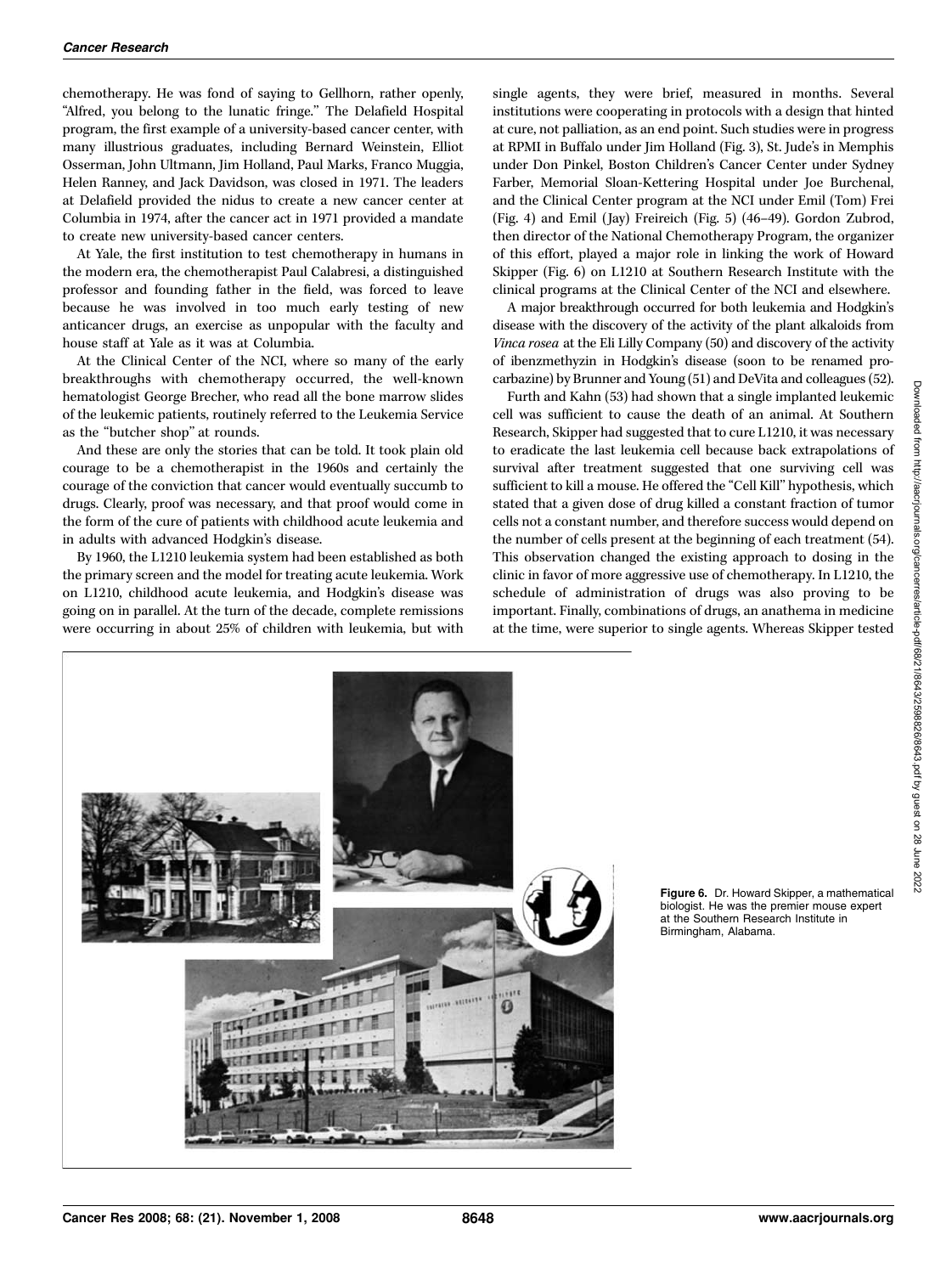

Figure 7. Drs. Vincent T. DeVita, C. Gordon Zubrod, and Paul P. Carbone in 1972 at the time of the Lasker Award.

these approaches in mice bearing L1210, Frei, Freireich, and others were doing the same in children with leukemia, taking advantage of the newly discovered Vinca alkaloid, vincristine, to design the program known as ''VAMP'' (vincristine, amethopterin, 6-mercaptopurine, and prednisone). This was the first of a series of cyclically administered treatment programs that increased the remission rate and duration in a stepwise fashion to 60% by the end of the decade, with half of the remissions lasting well beyond the norm, measured in years and compatible with cure (55, 56).

Astute cancer clinicians were also making treatment easier by surmounting deficiencies caused by the disease and the toxicity of chemotherapy using platelet transfusions to prevent bleeding (57) and the aggressive use of combinations of new and old antibiotics to identify and treat common and unusual infections to support patients through the rigors of combination chemotherapy (58, 59). The results of the important VAMP study were only published in abstract form at AACR meetings (55, 56), but because of the large cooperative effort in childhood leukemia, led by Jim Holland, the precept of curability was quickly tested in large numbers of children with leukemia, with promising indications of feasibility (60).

Skipper reported the cure of L1210 in the mouse in 1964 (54), the first curative treatment of a mouse leukemia with drugs, and by 1970, most investigators felt that some fraction of childhood leukemia was curable (60). Today, the majority of children with acute lymphocytic leukemia are cured by the aggressive use of combination chemotherapy programs (61, 62). In the early 1960s, advanced Hodgkin's disease was also uniformly fatal and treated with single alkylating agents. Although remissions were attainable in up to 25% of patients, as in acute childhood leukemia, they were brief and usually incomplete. DeVita, Moxley, and Frei took advantage of the availability of the Vinca alkaloids, and the NCI data on procarbazine in Hodgkin's disease, to develop first the MOMP program (63, 64), which combined nitrogen mustard with vincristine, methotrexate, and prednisone, and then the MOPP program (65, 66), which omitted methotrexate and took advantage

of the availability of procarbazine to test the precepts of combination chemotherapy in advanced, previously untreated Hodgkin's disease. Because these were adults and their tumor was not derived from their bone marrow, additional studies were done on the comparative kinetics of cell production in the marrow in mouse and man to adjust the novel treatment schedules around the time to recovery of the bone marrow after exposure to cytotoxic chemotherapy (30, 67–72). The MOMP and MOPP protocols were met with fierce resistance both in and out of the NIH Clinical Center as they were regarded as too big a departure from the norm. Only the intersession of Tom Frei, who overruled the critics in the intramural program, permitted the studies to proceed.

The results were startling. The complete remission rate went from near zero to 80%, and unlike the stepwise increase in remission duration noted over the decade in childhood acute leukemia, about 60% of patients with advanced Hodgkin's disease who attained a complete remission in the original MOPP study never relapsed with follow-up now into its 40th year.<sup>2</sup> The results of MOMP and MOPP were first presented at meetings of the AACR in 1965 and 1967, respectively (63, 65), and the MOPP study was published in Annals of Internal Medicine in 1970 (66). As a measure of the hunger for treatments that worked, the Annals article remains to this day the most cited article in the history of the journal. By 1970, advanced Hodgkin's disease was also regarded as curable with drugs and provided the first example of an advanced cancer of a major organ system in adults cured by chemotherapy. Today, Hodgkin's disease is curable in 90% of cases, and chemotherapy is integrated with radiotherapy for early-stage disease as well.

Patients with what was then called diffuse histiocytic lymphoma (now diffuse large B-cell lymphoma) were treated with the same programs as well. In 1975, the NCI investigators reported the cure of advanced diffuse large B-cell lymphoma with the regimen referred to as C-MOPP, which substituted cyclophosphamide for nitrogen mustard (73).

As in leukemia, the results of the MOPP program were quickly confirmed. In the United States, by 1984, national mortality from childhood leukemia and Hodgkin's disease had both fallen by 65% as  $t^2$  V.T. DeVita, unpublished observations.  $t^2$  V.T. DeVita, unpublished observations.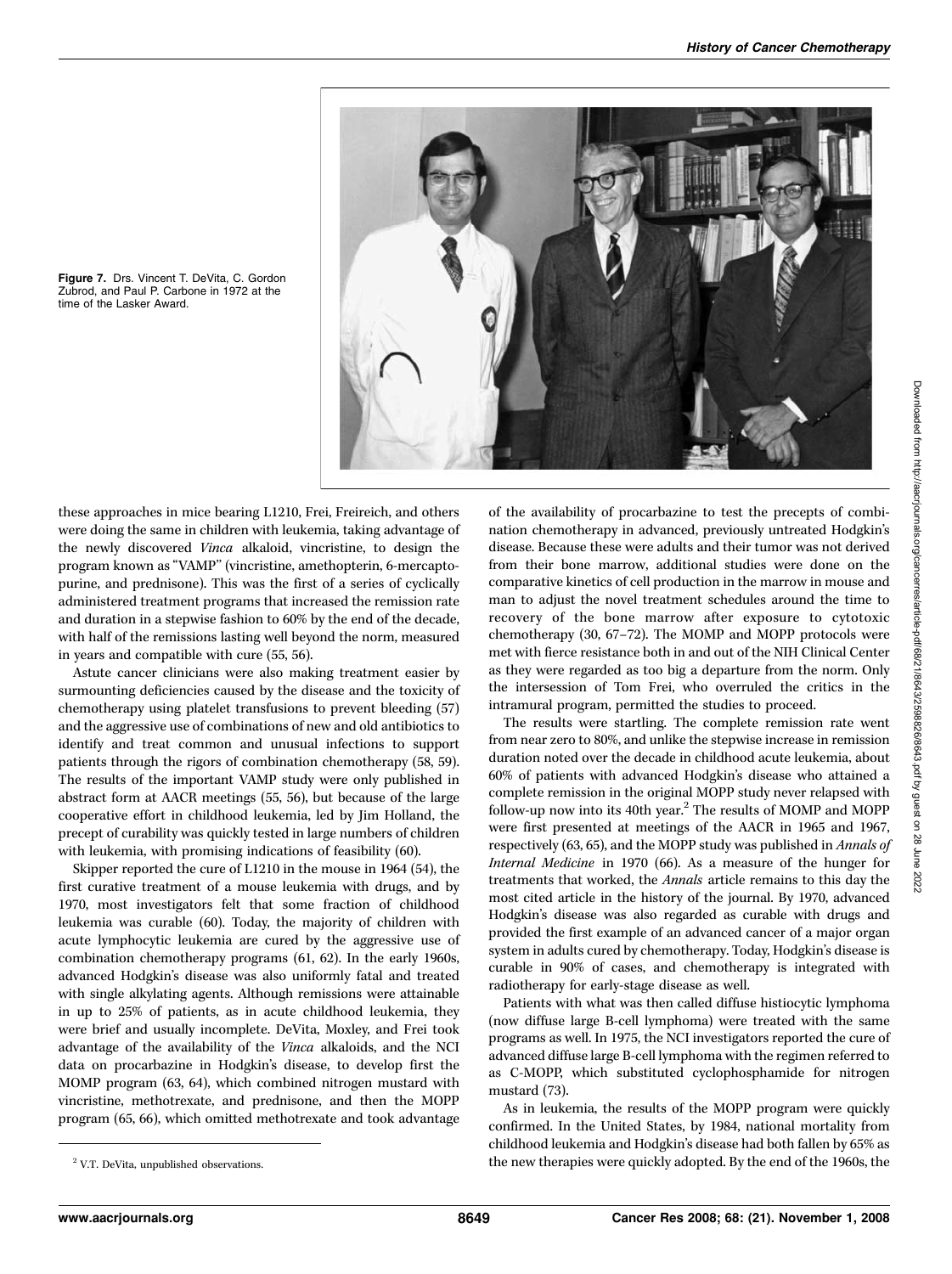missing link of the chemotherapy program had been forged, and it was now clear that anticancer drugs could cure cancer (74).

In 1972, the Albert and Mary Lasker Prize in Medical Research was awarded to the group of investigators responsible for showing proof of principle for the cure of cancer with drugs. The Lasker Prize for Public Service was given that year to C. Gordon Zubrod for his pivotal role in organizing the various programs that made these studies possible (Fig. 7). In 1973, the field of medical oncology was officially established as a subspecialty of internal medicine with chemotherapy the tools of its trade.

# The 1970s: The Age of Adjuvant Chemotherapy

The concept of cure had a remarkably permissive effect on the use of chemotherapy in earlier stages of cancers. For example, about 90% of patients with breast cancer present with locoregional disease. Yet, the majority will develop recurrences if only the best locoregional treatment is used. Similar circumstances existed for other solid tumors, such as colorectal cancers. But a significant fraction of patients with locoregional disease will also stay free of tumor after regional treatment alone. If chemotherapy were to be used as an adjunct to local treatments, many other patients would be unnecessarily exposed to the potential side effects of drugs, hence the dilemma. To use chemotherapy as an adjunct to surgery or radiotherapy, one needed evidence that the relapse rate was likely to be high in the treated population, the program to be used was effective in patients with the same tumor type in its advanced stages, and some confidence that chemotherapy might have the capacity to cure patients with micrometastases while not being excessively toxic. The demonstration that combination chemotherapy could cure some types of advanced cancer gave hope that the same results could be achieved under ideal circumstances for more common solid tumors. Moreover, Skipper's cell kill hypothesis, and the invariable inverse relation between cell number and curability, suggested that drugs effective against advanced disease might work better in the adjuvant situation with only micrometastases to deal with (75–77).

Investigators began to use combination chemotherapy in advanced breast cancer in the late 1960s with some encouraging results (78). However, the study of these programs in the adjuvant situation had not been possible. Two programs were designed and field tested at the Clinical Center of the NCI, L-phenylalanine mustard (L-PAM) used alone and the CMF program, a combination of cyclophosphamide, methotrexate, and 5-flurouracil, specifically designed for use as adjuvant chemotherapy (79, 80). Both programs were active in patients with metastatic cancer but the results with CMF, structured along the lines of the MOPP program as a cyclical chemotherapy regimen, and tolerable as an outpatient treatment, were, for the time, impressive. The overall response rate was over 50%, and about 20% of patients actually attained complete remissions.

The main problem was where to test these treatment regimens as adjuvants to surgery. Despite the excitement over the new chemotherapy data, most surgeons in the United States were still reluctant to participate in clinical trials testing its use postoperatively. The courageous Bernard Fisher was the first choice (Fig. 8). He and his group, the National Surgical Adjuvant Breast Project (NSABP), had done an early adjuvant study, sponsored by the CCNSC, testing the use of the alkylating agent thiotepa postoperatively to kill cancer cells dislodged at surgery (81). They were also in the process of challenging the status quo, questioning the need for radical mastectomy and postoperative radiotherapy, and were in position to test chemotherapy. The late Paul Carbone of NCI contacted Bernard Fisher, and he agreed to test L-PAM in a randomized controlled trial. But still no person or institution in the United States was prepared to test combination chemotherapy as an adjunct to surgery in breast cancer. Paul Carbone then contacted Gianni Bonadonna of the Istituto Nazionale Tumori, in Milan, Italy, about doing the study. Under its director, the surgical pioneer Umberto Veronesi, the Istituto was treating a large number of breast cancer patients and, like Fisher, was exploring the use of lesser operations than the radical mastectomy. Bonadonna came to the NIH Clinical Center to review the results of the CMF protocol, which had not yet been published and agreed along with Veronesi to conduct a randomized controlled trial of a slightly dose-reduced version of CMF versus no therapy. The U.S. NCI Chemotherapy program, under Zubrod, paid for the study through a contract with the Istituto Tumori. This contract also provided for costs of a permanent statistical center and was the beginning of long time collaboration between the two National Cancer Centers.

Within 5 years, both studies were complete and the L-PAM study was reported to much fanfare when published in the New England Journal of Medicine in 1975, simultaneous with the announcement that the wives of the President, Betty Ford, and the Vice President, Happy Rockefeller, were diagnosed with breast cancer (82). The Bonadonna CMF study was published a year later (83). Both studies were positive, and the results set off a cascade of adjuvant studies in breast cancer (84, 85) and other tumor types, including colorectal cancer, with exciting results that have contributed to the significant decline in national mortality for breast and colorectal cancer, which we now are witnessing in 2008. In 1985, Bernard Fisher was awarded the Albert and Mary Lasker Prize for this work on breast cancer, particularly for opening up the field of adjuvant chemotherapy.

In mid-1974, following the work on acute leukemia, lymphomas and breast cancer, Lawrence Einhorn and his group, building on the initial work of M.C. Li at Memorial Hospital (42), began a series of studies that resulted in the cure rate of metastatic testicular cancer going from about 10% to 60% by 1978 through the use of a combination of cis-platinum, vinblastine, and bleomycin. Thus, another solid tumor in adults fell to the use of combination chemotherapy. Today, chemotherapy is used for all stages of this tumor and testicular cancer is curable in most patients (86–88).



Figure 8. Dr. Bernard Fisher at magnetic board used to follow all patients in first NSABP Breast Adjuvant Study (1970).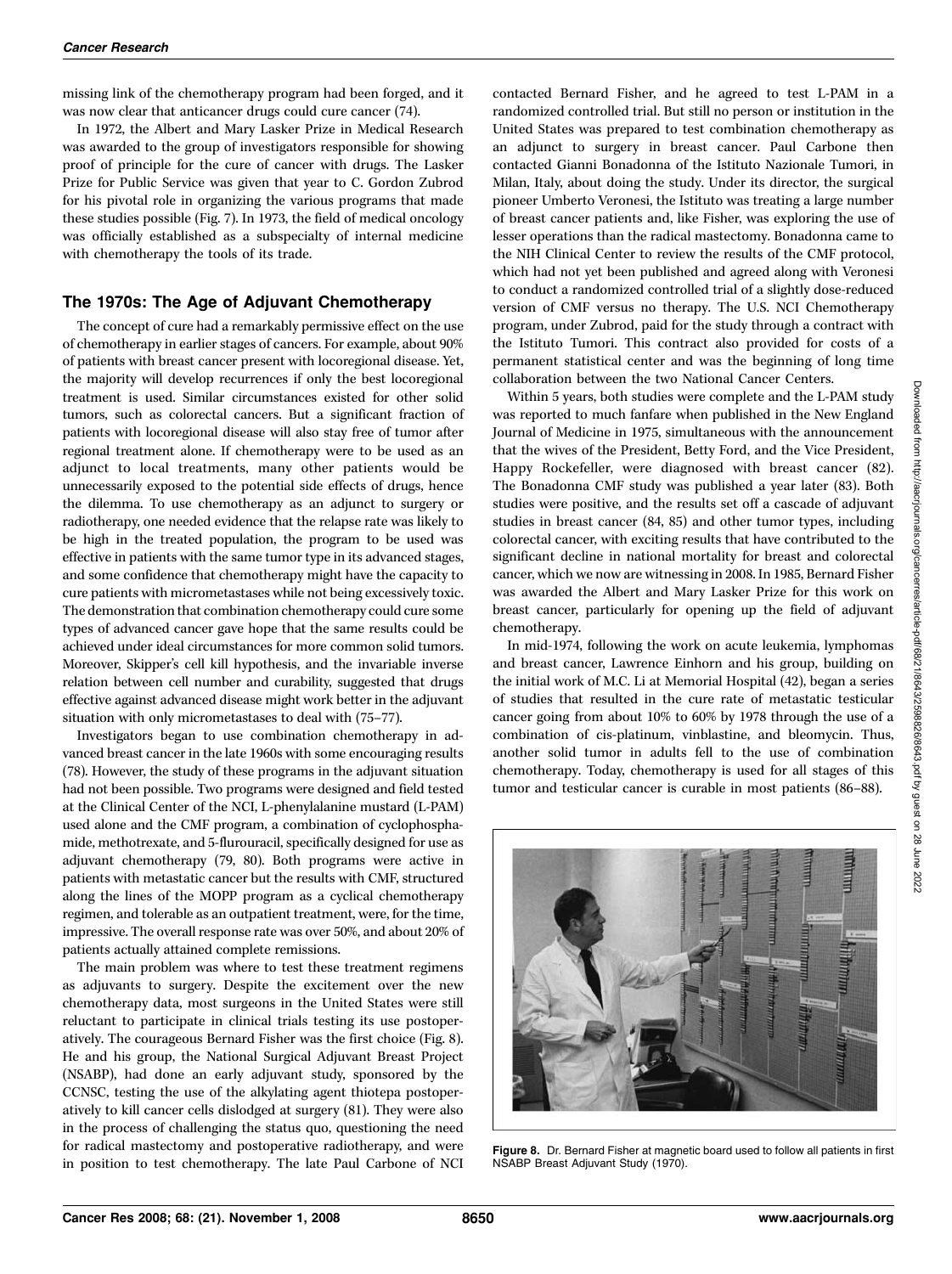Table 1. Primary chemotherapy: neoplasms for which there is an expanding role for primary chemotherapy of advanced disease

#### Bladder cancer

Breast cancer Cervical cancer Colorectal cancer Esophageal cancer Gastric cancer Head and neck cancer Nasopharyngeal cancer Non–small cell lung cancer Ovarian cancer Pancreatic cancer Prostate cancer

## Passage of the Cancer Act of 1971 and Beyond

One unanticipated benefit of the report of the curability of choriocarcinoma, lymphomas, and acute leukemias with combination chemotherapy was the passage of the National Cancer Act in 1971. One of the patients with non–Hodgkin's lymphoma initially treated with the C-MOPP program at the NCI Clinical Center in 1969 was a lobbyist for the American Cancer Society who had been hired at the request of Mary Lasker to be her eyes and ears on Capital Hill. His complete response to combination chemotherapy caught Mary Lasker's attention, and she became convinced that the data on the lymphomas and leukemias were the missing link in treatment needed to eradicate cancer (73, 89). What followed was an extraordinary series of events that culminated in the passage of the National Cancer Act of 1971 that launched the nation's evercontroversial "war on cancer" (90). Those events are a story in itself too long to recount in this review, but it had a profound effect on the expansion and development of chemotherapy for the next 4 decades.

Although 85% of the new monies provided for ''the war on cancer'' went into investigator-initiated research projects, the clinical testing of new drugs and new chemotherapy programs were also markedly expanded. The monies devoted to cooperative groups alone went from \$9 million in 1972 to \$119 million in 1980. Groups like the NSABP were able to provide funds for follow-up of studies that heretofore had been forced to lie fallow, and many large-scale studies were done testing novel ways to approach adjuvant chemotherapy and combined modality therapy that have contributed to the national decline in mortality from cancer.

With funds available to expand, the Developmental Therapeutics Program screened more drugs and then developed a new series of screening systems. In 1975, the mouse L1210 model was abandoned as the primary screen in favor of a panel of tumors, human xenografts in nude mice matched to transplanted animal tumors of the same tissue. The goals were to test, in vivo, the comparative efficacy of human xenografts and murine transplanted tumors at predicting anticancer activity in humans. The taxanes had their antitumor effects identified in this panel. Because of the complexity and expense of this new screening panel, the number of drugs screened was diminished from its high of 40,000 per year to 10,000, but despite the reduction, the change resulted in the same number of positive leads. In the 1990s, the screening system was again changed to a panel of 60 human cancer cell lines grown in culture as cell

culture systems became more sophisticated, and adjustments could be made for drugs metabolized to their active form in vivo.

It is still too early to know the full effect of all these changes in the screening program because the lag time between discovery of activity and ultimate proof of usefulness is quite long, sometimes measured in decades. However, something else has happened to change the landscape of drug development. As information about the molecular aberrations that occur in cancer cells has become available, random screening is being replaced by screening against specific critical molecular targets. As the market for cancer drugs has grown, so has the willingness of the industry to invest in new drugs, and discovery and development are now largely in the hands of a segment of the pharmaceutical industry that did not exist before the advent of the CCNSC. As a consequence, many new drugs and new classes of anticancer drugs have been introduced since the 1980s, too many to discuss here, and are now available to clinicians.

The advent of monoclonal antibodies has enhanced the effects of chemotherapy. Hybridomas were described in 1975, and monoclonal antibodies were proven clinically useful starting in the mid-1990s. Although they are not chemotherapy per se, they seem to work best when they are used in conjunction with chemotherapy, as is the case for trastuzumab in breast cancer, cetuximab and bevacizumab in colorectal cancer, and rituximab in non–Hodgkin's lymphoma, and each are an integral part of chemotherapy regimens for these common tumors.

Chemotherapy has, in fact, transitioned to the age of ''targeted therapy.'' The story of how we got to the point of identifying many molecular targets takes us back again to the 1960s to a seemingly unrelated program—the Special Virus Cancer Program (SVCP). It was established in 1964 with another \$5 million from the Senate Appropriations Committee, again at the urging of the ubiquitous and visionary Mary Lasker. It was also supported by research contracts and was conceived as a crash program to find viruses reported to be associated with cancer. When it failed to identify actual viruses, it morphed into a Program of Molecular Biology to study genes that were coopted by tumor viruses. The SVCP was often criticized because of the use of research contracts, but work in this program identified oncogenes, suppressor oncogenes, and signaling pathways essential for developmental biology itself (91– 94). This work eventually led to the identification of most of the new drug targets that are currently the focus of cancer drug development. The technology developed in this program also facilitated the sequencing of the genome.

Table 2. Adjuvant chemotherapy: neoplasms for which adjuvant therapy is indicated after surgery with survival prolongation

#### Anaplastic astrocytoma

Breast cancer Colorectal cancer Cervical cancer Gastric cancer Head and neck cancers Pancreas cancer Melanoma Non–small cell lung cancer Osteogenic sarcoma Ovarian cancer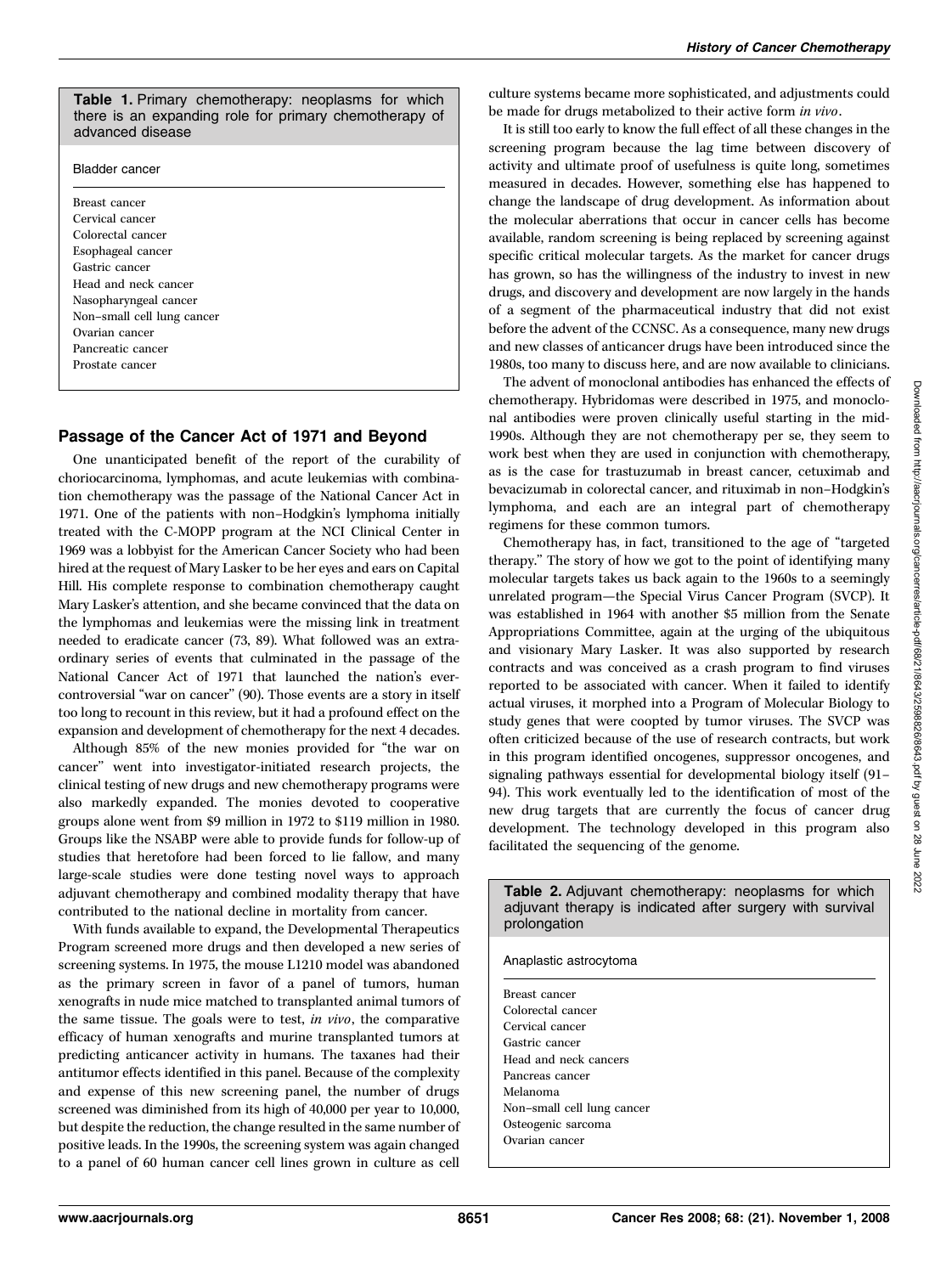The first and best example of targeted therapy is the development of the Bcr-Abl tyrosine kinase inhibitor imatinib for the treatment of chronic myelocytic leukemia (95–98). The translocation known as the Philadelphia chromosome was first identified by Nowel and Hungerford in 1961 (99), but it has only recently been possible to design a drug that fits into the ATP-binding site of the Bcr-Abl protein created by the translocation and inhibits the function of this aberrant kinase. The management and outcome of chronic myelogenous leukemia (CML) has been drastically altered as a result. CML may be unique in that a single molecular abnormality drives the disease, whereas in most cancers there are multiple abnormalities that must be targeted. Nonetheless, the results provide proof of principle, much as the early cures of leukemia and Hodgkin's disease did, for the therapeutic power of the knowledge of molecular targets.

Data from the genome sequence also suggested that many of the abnormalities associated with cancer are due to the abnormal function of protein kinases, and a major thrust of the current drug development era has been to develop a series of kinase inhibitors (94). Several of these small molecules have now been approved by the U.S. Food and Drug Administration for the treatment of renal cell cancer, hepatocellular cancer, and gastrointestinal stromal tumor, cancers heretofore resistant to standard chemotherapy (95–101). Clearly, these agents hold significant promise to treat a broad range of solid tumors and hematologic malignancies. The recent history of the development of molecular targeted therapies will be covered in more detail in a subsequent review in this Centennial Series.

Cancer chemotherapy is curative in subsets of patients who present with advanced disease, including Hodgkin's and non– Hodgkin's lymphoma, acute lymphoblastic and acute myelogenous leukemia, germ cell cancer, small cell lung cancer, ovarian cancer, and choriocarcinoma. In pediatric patients, the curable cancers include acute leukemias, Burkitt's lymphoma, Wilm's tumor, and embryonal rhabdomyosarcoma. There is now an expanding role of chemotherapy to treat a wide range of solid

tumors as seen in Table 1. Although treatment is not often curative for these cancers, there has been a significant improvement in progression-free survival. Moreover, several of the most active chemotherapy regimens, some of which are combined with the novel targeted therapies, are being used in the neoadjuvant setting to reduce the size of the primary tumor to allow for improved surgical outcome as well as preserve vital organs. Over the past 10 years, neoadjuvant chemotherapy has been widely used for anal, bladder, breast, gastroesophageal, rectal head and neck cancers, and osteogenic and soft tissue sarcomas.

The active chemotherapy regimens for metastatic and locally advanced disease have now been extended for an increasing number of more common solid tumors following surgical resection with curative effect. The list of cancers for which adjuvant chemotherapy has been established to reduce the incidence of both local and systemic recurrence and to improve overall survival is presented in Table 2. With the ever-increasing and rapid development of active cytotoxic and biological agents, the expectation is that the list of cancers effectively treated and cured using combined modalities will continue to expand.

Finally, in 1990, the national incidence and mortality of cancer began to decline. Mortality has continued to decline each year since 1990, and in 2005, overall deaths from cancer have declined despite the larger and older U.S. population. In 2007, the rate of decline actually doubled. Whereas half of this decline is due to prevention and early diagnosis, the other half is largely due to advances in cancer treatment, much of it due to the inclusion of chemotherapy in most treatment programs.

#### Disclosure of Potential Conflicts of Interest

No potential conflicts of interest were disclosed.

#### Acknowledgments

Received 12/12/2007; revised 1/18/2008; accepted 4/10/2008.

#### References

- 1. Brested JH. The Edwin Smith surgical papyrus. Translated for The New York Historical Society. Chicago (IL): University of Chicago Press; 1930.
- 2. Papac RJ. Origins ofsf cancer therapy. Yale J Biol Med 2001;74:391–8.
- 3. DeVita VT. The evolution of therapeutic research in cancer. N Engl J Med 1978;298:907–10.
- 4. Osler W. The principles and practice of medicine. New York: D. Appleton and Company; 1893. p. 708.
- 5. Goldin A, Schepartz SA, Venditti JM, DeVita VT. Historical development and current strategy of the National Cancer Institute Drug Development Program. In: Busch H, DeVita VT, editors. Methods in cancer research, V16(A). New York: Academic Press; 1979. p. 165–245.
- 6. Hirschberg E. Patterns of response of animal tumors to anticancer agents. Cancer Res 1963;23:521–980.
- 7. Shear MJ, Hartwell JL, Peters VB, et al. Some aspects of a joint institutional research program on chemotherapy of cancer: current laboratory and clinical experiments with bacterial polysaccharide and with synthetic organic compounds. In: Moulton FR, editor. Approaches to tumor chemotherapy. Washington (DC): American Association for the Advancement of Science; 1947. p. 236–84.
- 8. Zubrod CG, Schepartz S, Leiter J, Endicott JM, Carrese LM, Baker CG. The chemotherapy program of the National Cancer Institute: History, analysis, and plans. Cancer Chemother. Rep 1966;50:349–540.
- 9. Zubrod CG, Schepartz SA, Carter SK. Historical back-
- ground for the National Cancer Institute's drug development thrust. Natl Cancer Inst Monogr 1977;45:7–11. 10. Boyland E. Experiments on the chemotherapy of
- cancer. I. The effects of certain antibacterial substances and related compounds. Biochem J 1938;32:1207–13. 11. Yoshida T. The Yoshida sarcoma, an ascites tumor.
- Gann 1949;40:1–20.
- 12. Beatson GT. On the treatment of inoperable cases of carcinoma of the mamma: suggestions for a new method of treatment, with illustrative cases. Lancet 1896;2:104–7;162–165.
- 13. Huggins C, Hodges CV. Studies on prostatic cancer. I. The effects of castration, of estrogen and of androgen injection on serum phosphatase in metastatic carcinoma of the prostate. Cancer Res 1941;1: 293–7.
- 14. Marshall EKJR. Historical perspectives in chemotherapy. In: Golding A, Hawking IF, editors. Advances in chemotherapy, vol. 1. New York: Academic Press; 1964. p. 1–8.
- 15. Krumbhaar EB, Krumbhaar HD. The blood and bone marrow in yellow gas (mustard gas) poisoning. Changes produced in bone marrow in fatal cases. J Med Res 1919; 40:497–508.
- 16. Gilman A. Symposium on advances in pharmacology resulting from war research: therapeutic applications of chemical warfare agents. Fed Proc 1946;5:285–292.
- 17. Goodman LS, Wintrobe MM, Dameshek W, Goodman MJ, Gilman A, McLennan MT. Nitrogen mustard therapy: use of methyl-bis  $(\beta$ -chloroethyl) amine hydrochloride

and tris ( $\beta$ -chloroethyl)amine hydrochloride for Hodgkin's disease, lymphosarcoma, leukemia, and certain allied and miscellaneous disorders. JAMA 1946;132:126–32.

- 18. Gilman A, Philips FS. The biological actions and therapeutic applications of the  $\beta$ -chloroethylamines and sulfides. Science 1946;103:409–15.
- 19. Karnofsky DA, Burchenal JH, Ormsler RA, Corman I, Rhoads CP. Experimental observations on the use of nitrogen mustard in the treatment of neoplastic diseases. In: Moulton FR, editor. Approaches to tumor chemotherapy. Washington (DC): American Association for the Advancement of Science; 1947. p. 298–305.
- 20. Gilman A. The initial clinical trial of nitrogen mustard. Am J Surg 1963;105:574–8.
- 21. Farber S. Some observations on the effect of folic acid antagonists on acute leukemia and other forms of incurable cancer. Blood 1949;4:160–7.
- 22. Farber S, Diamond LK, Mercer RD, et al. Temporary remissions in acute leukemia in children produced by folic acid antagonist, 4-aminopteroyl-glutamic acid (aminopterin). N Engl J Med 1948;238:787–93.
- 23. Pinkel D. Actinomycin D in childhood cancer; a preliminary report. Pediatrics 1959;23:342–7.
- 24. Hitchings GH, Elion GB. The chemistry and biochemistry of purine analogs. Ann NY Acad Sci 1954;60:195–9.
- 25. Elion GB, Singer S, Hitchings GH. Antagonists of nucleic acid derivatives. VIII. Synergism in combinations of biochemically related antimetabolites. J Biol Chem 1954;208:477–88.

26. Heidelberger C, Chaudhuari NK, Danenberg P, et al.